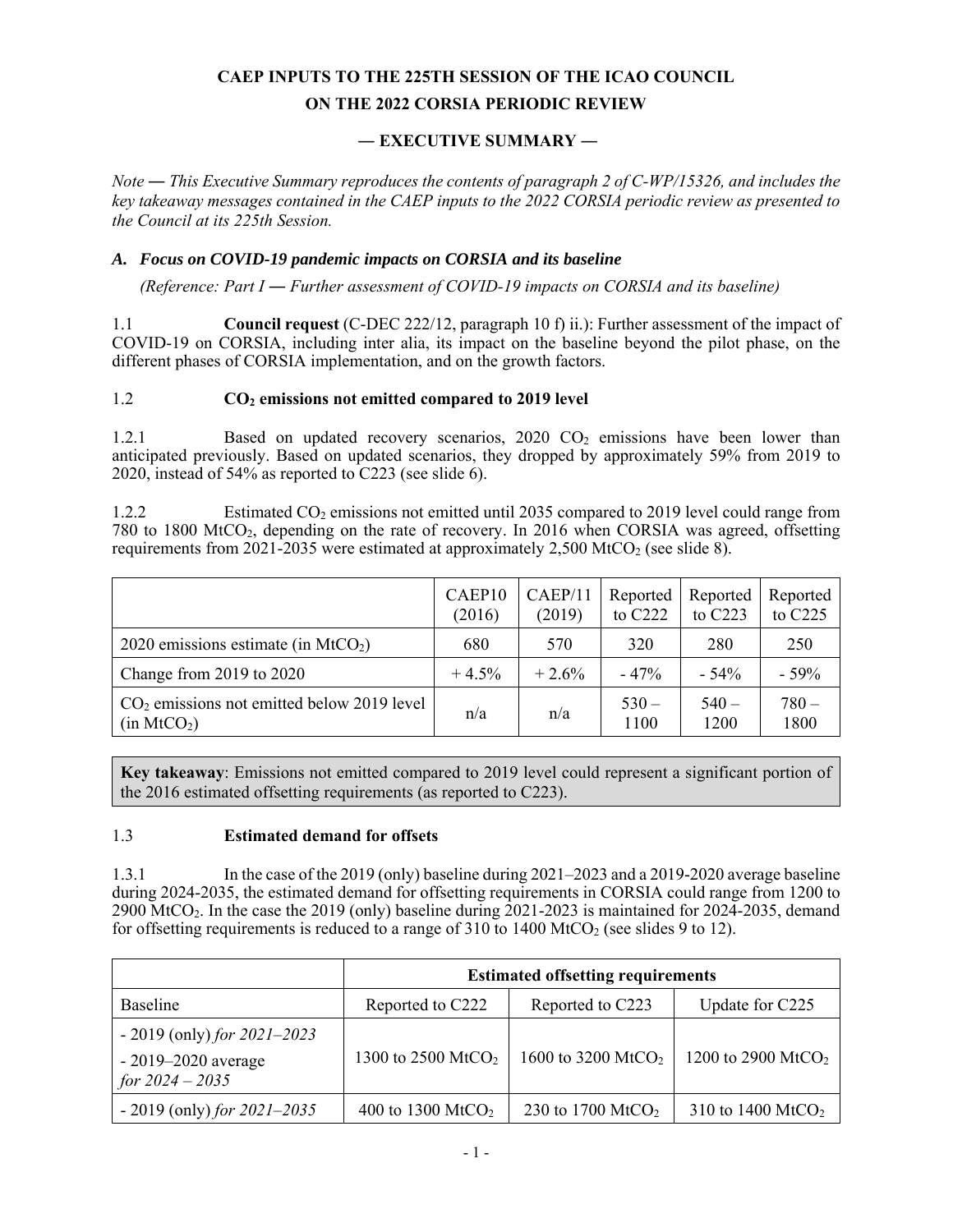**Key takeaway**: Total offsetting requirements are influenced by the impact of the COVID-19 pandemic in 2020, the rate of recovery and the choice of baseline (as reported to C223).

## 1.4 **Regional breakdown**

## **Key takeaways**:

*Demand by CAEP FESG route groups (see slide 14:* 

- Impact of the COVID-19 pandemic in 2020 estimated to result in a drop in  $CO<sub>2</sub>$  emissions from international aviation from -24% to -68%;
- Recovery to pre-COVID-19 pandemic  $CO<sub>2</sub>$  emissions from international aviation in 2019 could be reached by 2023 for some routes.  $CO<sub>2</sub>$  emissions may remain below 2019 level for 5 routes; and
- $\bullet$  By 2035, CO<sub>2</sub> emissions from international aviation could grow by a factor of 0.95 to 2.5 across route groups relative to 2019.

*Offsetting requirements by ICAO Region (see slides16 to 20– no change on observations from C223):* 

- All regions show similar relative changes in between 2021 and 2035 compared to pre-COVID-19 pandemic (i.e., all regions are expected to be affected by COVID-19 in a similar manner).
- $\bullet$  The percent of CO<sub>2</sub> emissions to offset, which is driven by the participation of States in CORSIA, the CORSIA baseline and the expected overall growth between 2021 and 2035 on the 40 FESG route groups, is also similar across all regions, except certain regions where there is a relatively higher number of States that are exempted and not voluntarily participating which results in lower percent of  $CO<sub>2</sub>$  emissions offset through 2035.

1.5 **Contribution from fuels towards emissions reductions:** The estimated emissions reductions from potential CORSIA Eligible Fuels (CEF) range from 190 to 1560 MtCO<sub>2</sub>, which could represent a significant portion of final offsetting requirements. Under a 2019 baseline scenario, all obligations could be met through emissions reductions from CEF if those are claimed by airlines towards CORSIA (see slide 22).

## *B. Focus on costs to States and operators1*

*(Reference: Part II ― Further assessment of costs of CORSIA implementation on States and aeroplane operators)* 

1.6 **Council request** (C-DEC 222/12 para. 10 f) iii.): Analysis of forecast prices for CORSIA eligible emissions units through 2026, while drawing upon input from the Technical Advisory Body (TAB) on unit supply.

1.7 **Emissions Unit Costs**: Cumulative costs for operators from emissions units from 2021 to 2026 under a mid-price scenario could range from \$0.1 to 1.8 billion to \$0 to 0.4 billion under an average 2019-2020 baseline and 2019 baseline respectively. Total cost can vary due to price of emissions units and be reduced by \$80 – 530 million if CEF are claimed. For context, the global airline industry cumulative revenues during  $2015 - 2020$  was approximately \$3,700 billion (see slides 5 to 8).

l <sup>1</sup> \$ refers to USD throughout this paper.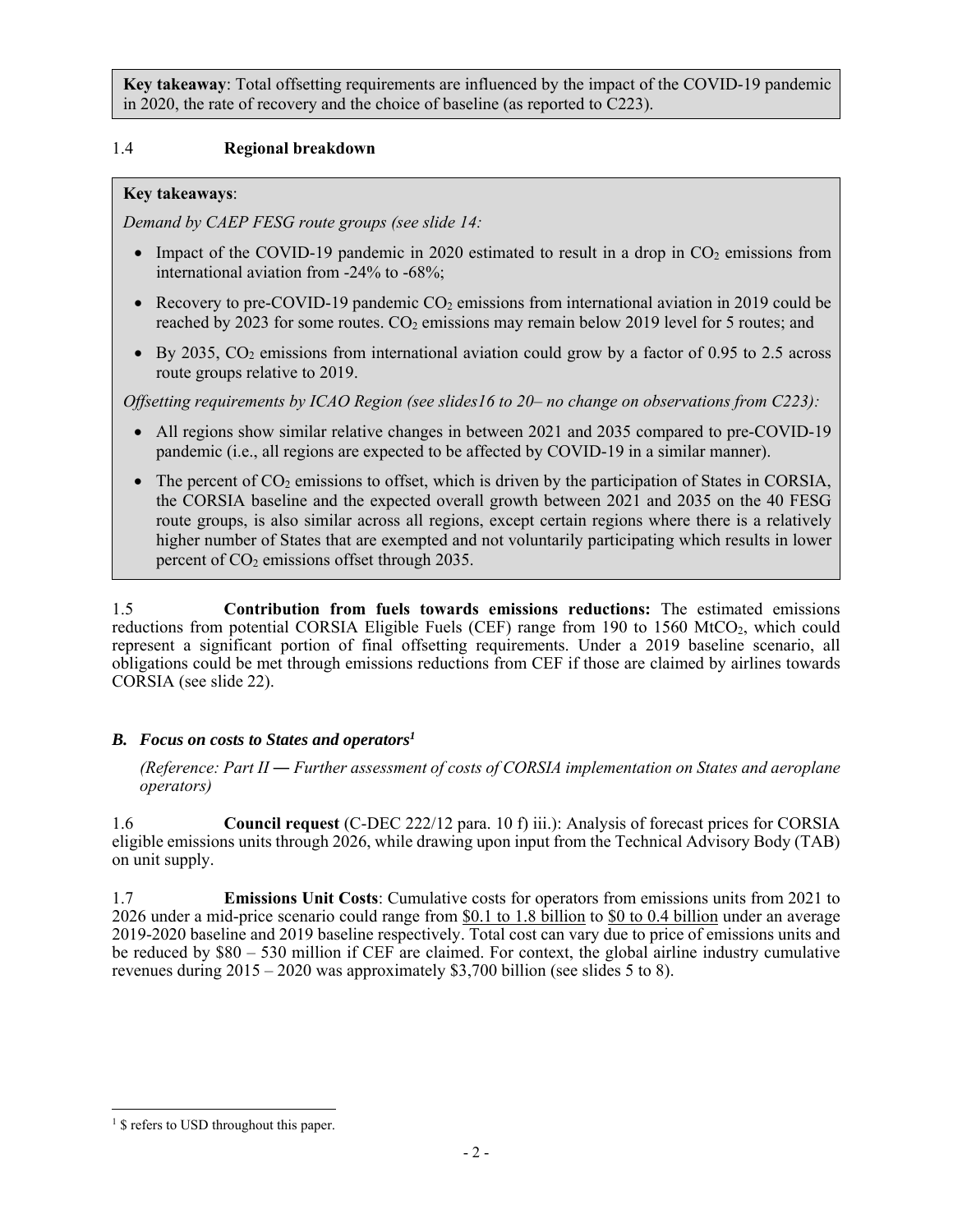### 1.7.1 Cumulative estimated costs for emissions units from 2021 – 2026 (mid-price scenario):

| <b>Baseline</b>                       | Reported to C223      | Reported to C225     |
|---------------------------------------|-----------------------|----------------------|
| 2019 – 2020 average for $2024 - 2035$ | $$0.8$ to 2.3 billion | \$0.1 to 1.8 billion |
| 2019 (only) for $2024 - 2035$         | \$0 to 0.8 billion    | \$0 to 0.4 billion   |

**Key takeaway**: Costs for operators could be significantly lower than the 2016 estimates (as reported to C223).

#### 1.8 **Emission Units Price**: Estimated for 2021 – 2026

|                                  | CAEP/10 (2016) | Reported to C223 | Reported to C225  |
|----------------------------------|----------------|------------------|-------------------|
| High                             | $$20 - $27.8$  | $$9.30 - $15.00$ | $$21.00 - $32.00$ |
| Medium (low in $2016$ )          | $$8.7 - $12.2$ | $$3.57 - $5.62$  | $$3.10 - $4.90$   |
| Low (alternative low in $2016$ ) | $$6.4 - $8.4$  | $$0.90 - $1.45$  | $$1.20 - $1.90$   |

**Key takeaway**: Prices estimated are generally lower than those estimated in 2016.

1.9 **Council requests** (C-DEC 222/12 para. 10.g.ii and 10.f.i): (1) CAEP's analysis of administrative costs for the implementation of CORSIA, for aeroplane operators and States […]. (2) Assessment of CORSIA's […] cost impact on States and aeroplane operators and on international aviation […].

1.10 **Costs for Aeroplane Operators and States:** Total Monitoring, Reporting and Verification (MRV) and Registry costs for all Aeroplane Operators and States could be approximately \$430 million from  $2018 - 2035$  (with a range from \$170 to \$700 million). Aeroplane operators bear most of the total MRV costs (63% to 78%). Mid- and large-size aeroplane operators account for approximately 70% of total MRV and Registry costs for operators, with verification and monitoring being the dominant costs. Verification is the dominant cost for aeroplane operators eligible to use simplified procedures (see slides 13 to 16).

|                                                                            | Costs to operators                                 | Costs to States                                  | Total                                            |
|----------------------------------------------------------------------------|----------------------------------------------------|--------------------------------------------------|--------------------------------------------------|
| Cumulative MRV costs<br>through 2035                                       | \$325 million (range)<br>$$110$ to $$540$ million) | \$105 million (range<br>$$65$ to $$150$ million) | \$430 million (range)<br>\$170 to \$700 million) |
| Cumulative costs from<br>offsetting requirements<br>from 2021 to 2026 only | \$0 to 1.8 billion                                 |                                                  |                                                  |

**Key takeaway:** Costs to operators are largely driven by offsetting requirements, and to a lesser extent MRV. Costs to States are solely from MRV.